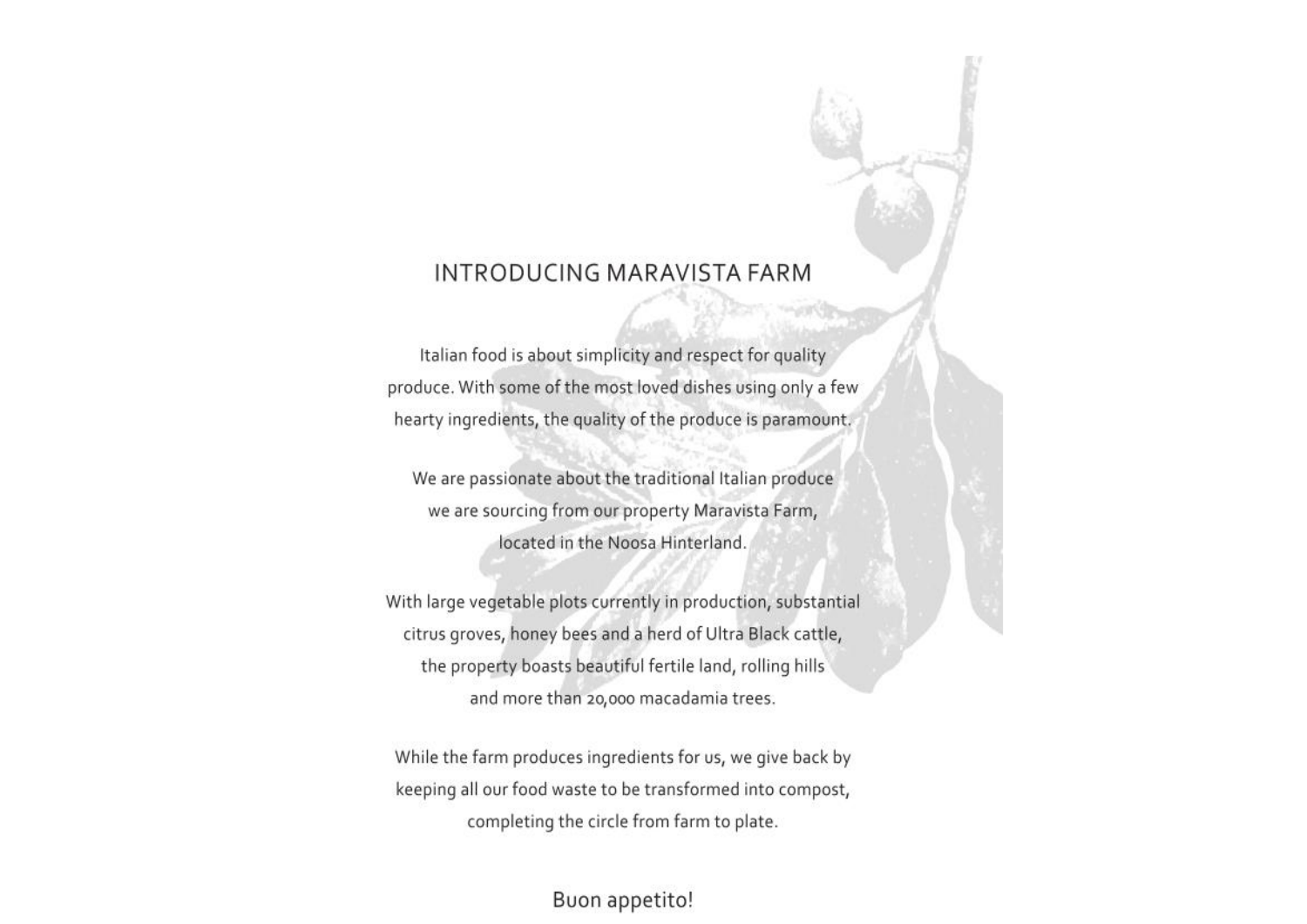## I DOLCI

### PANNACOTTA 19 Kenilworth yogurt pannacotta, basil gelato, strawberry, vincotto

CIOCCOLATO 19 Dark chocolate mousse, amarena, cocoa pastry, pistachio ice-cream

#### SEMIFREDDO 19

Coconut semifreddo, macadamia praline, pineapple, mint

LIMONCELLO TIRAMISU 19 Limoncello soaked savoiardi, mascarpone, almonds, Limoncello gel

### GRANITA 19 Grape granita, prosecco jelly, fig leaf cream, crystallised white chocolate, red grape AFFOGATO 20 Gianduja gelato, espresso, hazelnut biscuit, Frangelico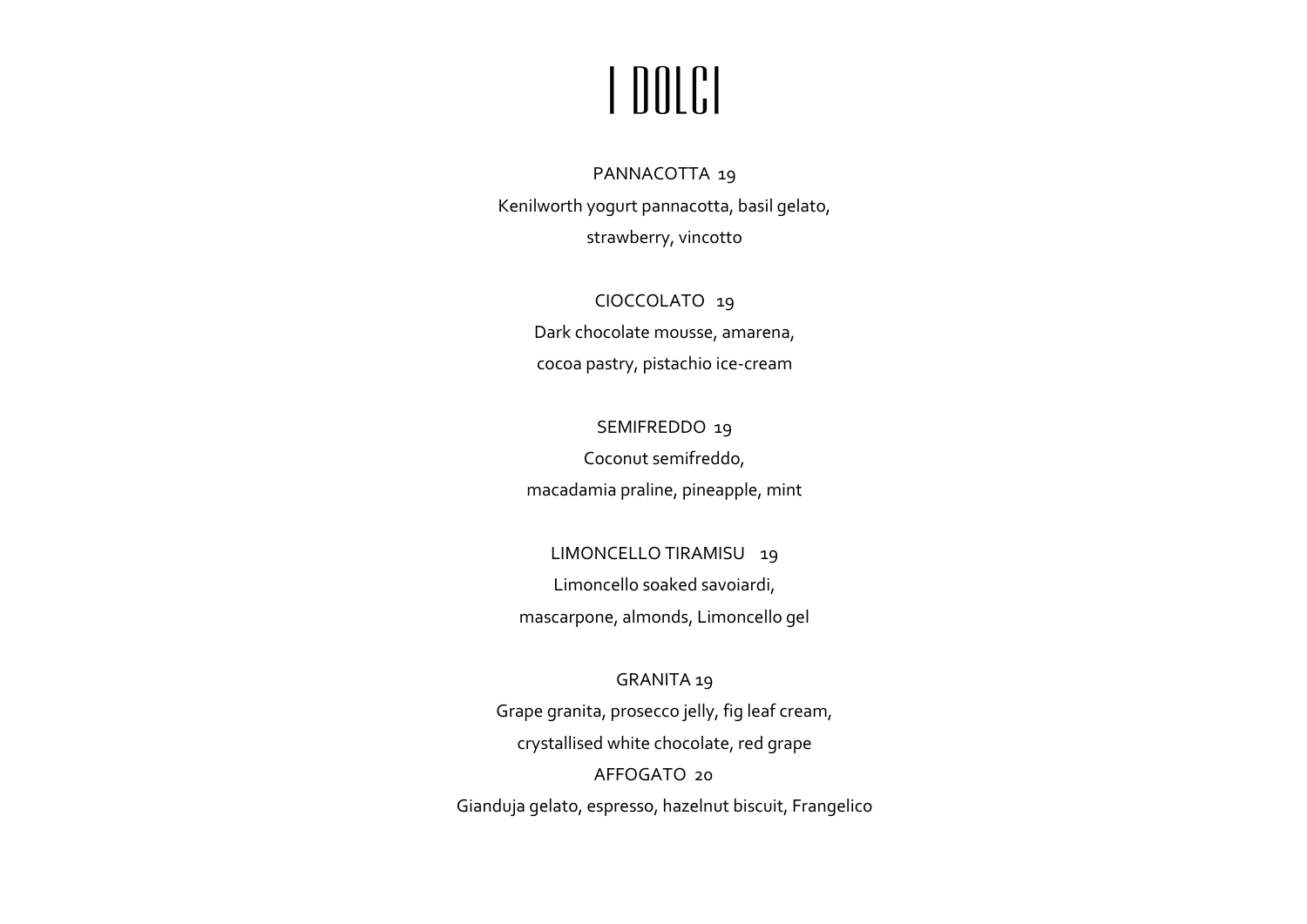## I FORMAGGI 50gr

GORGANZOLA DOLCE Lombardia 16 Pasteurised semi-soft blue cow's milk. It is made using pasteurised cow's milk and is aged for three months. Wonderfully creamy and almost spreadable in texture with a light piquancy.

> WOOMBYE TRIPLE CREAM BRIE Sunshine Coast, QLD 16 Soft cow's milk. Woombye Triple Cream's delicate white bloomy rind hides a deliciously rich and creamy centre.

OCELLI 'TESTUN' AL BAROLO Piemonte 16 Hard sheep's and goat's milk Ancient Italian mountain cheese, full flavoured that is bitey, creamy, sweet, buttery and sharp all at once (testun loosely translates to 'hard-headed', referring to the texture of the cheese).

> TALEGGIO Lombardia 16 Semi-soft, washed-rind cow's milk. Taleggio has a tangy aroma and a mild, delicate, melting and creamy on the palate

PECORINO AL TARTUFO Toscana 16 Semi-soft sheep's milk. Made with fresh Maremma sheep's milk and black truffle, both sourced in Tuscany, full bodied and pleasant on the palate.

SELECTION OF 3 CHEESES 45 All cheeses served with candied nuts, honey poached pears, lavosh